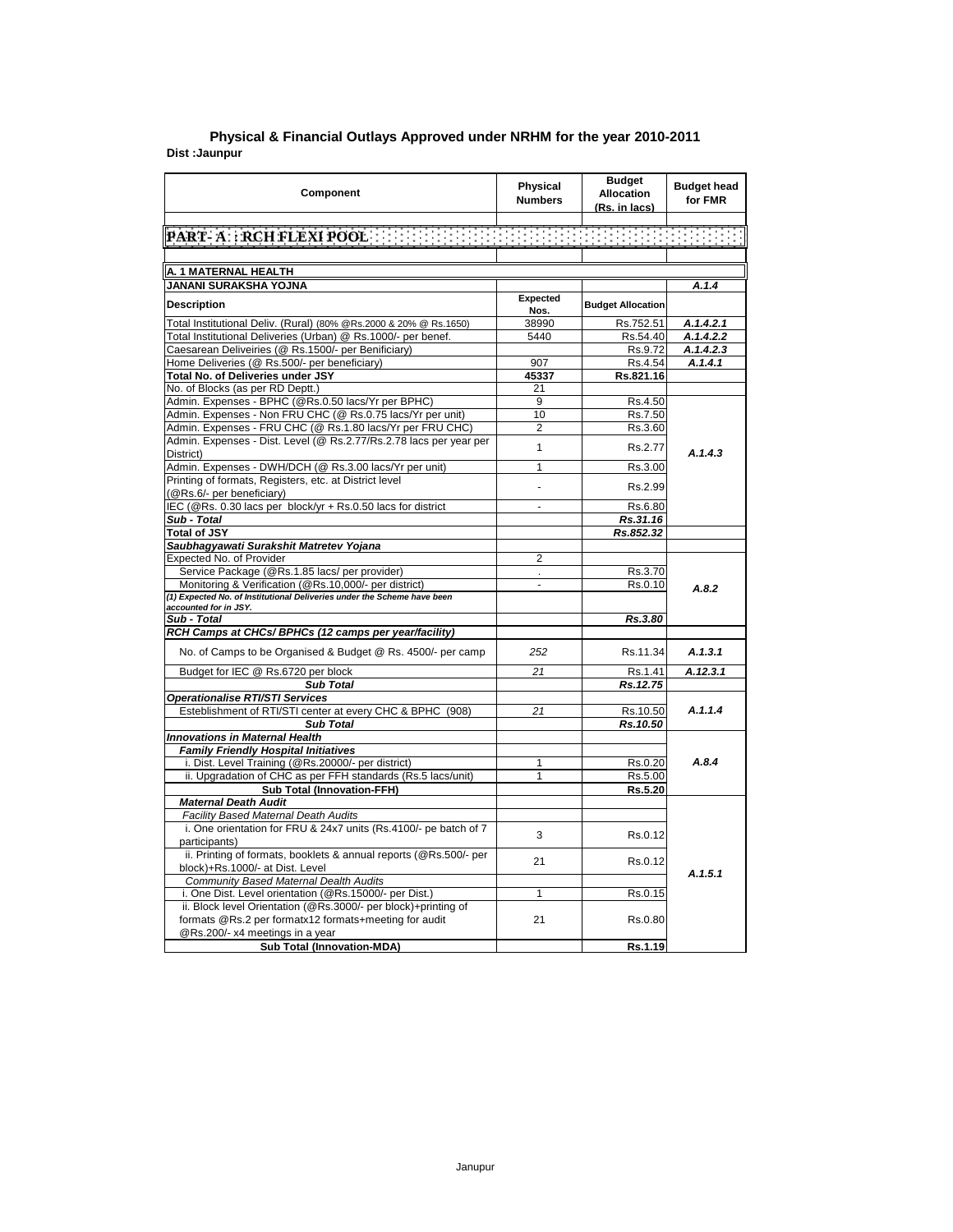| Component                                                                                                                  | <b>Physical</b><br><b>Numbers</b> | <b>Budget</b><br><b>Allocation</b><br>(Rs. in lacs) | <b>Budget head</b><br>for FMR |
|----------------------------------------------------------------------------------------------------------------------------|-----------------------------------|-----------------------------------------------------|-------------------------------|
| <b>Pregnant Women &amp; Child Tracking</b>                                                                                 |                                   |                                                     |                               |
| i. Orientation Workshop                                                                                                    |                                   |                                                     |                               |
| (a) At Dist. Level                                                                                                         | 1                                 | Rs.0.33                                             | A.10.3                        |
| (b) At Block Level @ Rs.6500/- block                                                                                       | 21                                | Rs.1.37                                             |                               |
| ii. Printing of formats (730 format/block @Rs.2 per format)                                                                | 15330                             | Rs.0.31                                             |                               |
| Sub Total (Innovation-Preg. Women & child tracking)                                                                        |                                   | Rs.2.00                                             |                               |
| Strengthening of Sub Centers Accridited under JSY<br>Dissemination meeting in the District @ Rs 5000/-                     | 1                                 |                                                     |                               |
| Upgradation of Sub Centre in Dist (From State Level)                                                                       | 53                                | Rs.0.05<br>Rs.0.00                                  | A.1.1.5                       |
| Sub Total (Innovation-S.C. Accridited under JSY))                                                                          |                                   | Rs.0.05                                             |                               |
| Sub Total (Innovation in Maternal Health)                                                                                  |                                   | Rs.8.44                                             |                               |
| Sub-Total (Maternal Health)                                                                                                |                                   | Rs.887.82                                           |                               |
|                                                                                                                            |                                   |                                                     |                               |
| <b>A.2 CHILD HEALTH</b>                                                                                                    |                                   |                                                     |                               |
| Comprehensive Child Survival Programme (CCSP)                                                                              |                                   |                                                     |                               |
| CCSP Training - FBNC (in 1st & 2nd phase districts only)                                                                   |                                   |                                                     |                               |
| Training Site - District Women Hospital                                                                                    |                                   |                                                     |                               |
| Expected No. of Participants                                                                                               | 66                                |                                                     |                               |
| No. of Batches to be Organised and Budget @ Rs.12,000 per Batch                                                            | 11                                | Rs.1.32                                             | A.11.5.2                      |
| No. of Batches to be Supervised and Budget @ Rs.3,200 per Batch                                                            | 3                                 | Rs.0.10                                             |                               |
| Sub - Total                                                                                                                |                                   | Rs.1.416                                            |                               |
| Training at Medical College under CCSP Prog                                                                                |                                   |                                                     |                               |
| Support staff to Medical Collage                                                                                           |                                   | Rs.0.00                                             | A.11.5.2                      |
| Physicians training/F-IMNCI                                                                                                |                                   | Rs.0.00                                             |                               |
| <b>Sub Total</b>                                                                                                           |                                   | Rs.0.000                                            |                               |
| <b>CCSP Training - NSSK (in 3rd phase districts only)</b>                                                                  |                                   |                                                     |                               |
| Training Site - District Women Hospital                                                                                    |                                   |                                                     |                               |
| <b>Expected No. of Participants</b>                                                                                        |                                   |                                                     |                               |
| No. of Batches to be Organised and Budget @ Rs.38,500 per Batch                                                            | 0                                 | Rs.0.00                                             | A.11.5.5                      |
| No. of Batches to be Supervised and Budget @ Rs.3,500 per Batch                                                            | $\mathbf 0$                       | Rs.0.00                                             |                               |
| Sub - Total                                                                                                                |                                   | Rs.0.00                                             |                               |
| CCSP Training of ASHAs, ANMs, LHVs - (1st & 2nd Phase<br>Districts)                                                        |                                   |                                                     |                               |
| Expected No. of Participants (approx. 24 per batch)                                                                        | 1600                              |                                                     |                               |
| No. of Batches to be Organised and Budget @ Rs.1,65,000 per                                                                | 64                                | Rs.105.60                                           | A.11.5.1                      |
| Batch                                                                                                                      |                                   |                                                     |                               |
| No. of Batches of ToT and Budget @ Rs.2,39,000 per Batch                                                                   | 1                                 | Rs.2.39                                             |                               |
| Sub - Total                                                                                                                |                                   | Rs.107.99                                           |                               |
| CCSP Training of ASHAs, ANMs, LHVs - (3rd Phase Districts)                                                                 |                                   |                                                     |                               |
| Expected No. of Participants (approx. 24 per batch)                                                                        | 0                                 |                                                     |                               |
| No. of Batches to be Organised and Budget @ Rs.1,65,000 per<br>Batch                                                       | 0                                 | Rs.0.00                                             | A.11.5.1                      |
| No. of Batches of ToT and Budget @ Rs.2,39,000 per Batch                                                                   | 0                                 | Rs.0.00                                             |                               |
| Sub - Total                                                                                                                |                                   | Rs.0.000                                            |                               |
| CCSP Training of Supervisors (in 1st & 2nd phase districts<br>only)                                                        |                                   |                                                     |                               |
| No. of Batches (16 participants) to be Organised and Budget @                                                              | 9                                 | Rs.2.205                                            | A.11.5.1                      |
| Rs.24,500 per Batch<br>No. of Batches to be Supervised and Budget for Observer Visit @                                     | 2                                 | Rs.0.06                                             |                               |
| Rs.3,200 per Batch                                                                                                         |                                   |                                                     |                               |
| Sub - Total                                                                                                                |                                   | Rs.2.269                                            |                               |
| <b>Site Stregthening</b>                                                                                                   |                                   |                                                     |                               |
| Strengthening of FBNC/NSSK Site (@ Rs.30,000/- per site)                                                                   | $\mathbf{1}$                      | Rs.0.30                                             | A.11.5.1                      |
| Strengthening of CCSP Training Site (@ Rs.2,33,500/- per site)                                                             | $\mathbf{1}$                      | Rs.2.34                                             |                               |
| <b>Sub Total</b>                                                                                                           |                                   | Rs.2.64                                             |                               |
| Establishment, Operationalisation & Construction of SNCU<br>Establishment and Operating Exp. Of old SNCU in 7 Dist. @Rs.25 | 0                                 | Rs.0.0                                              | A.2.2                         |
| lacs                                                                                                                       |                                   |                                                     |                               |
| Construction of of new SNCU in 5 Dist. (@Rs.30 lacs)                                                                       | 0                                 | Rs.0.0                                              | A.9.2.2                       |
| Sub - Total                                                                                                                |                                   | Rs.0.0                                              |                               |
| Infant death audit (Aligarh & Banda only)                                                                                  |                                   |                                                     | A.2.8                         |
| No. of blocks in the district<br>Sub - Total                                                                               | 0                                 | Rs.0.0<br>Rs.0.00                                   |                               |
|                                                                                                                            |                                   |                                                     |                               |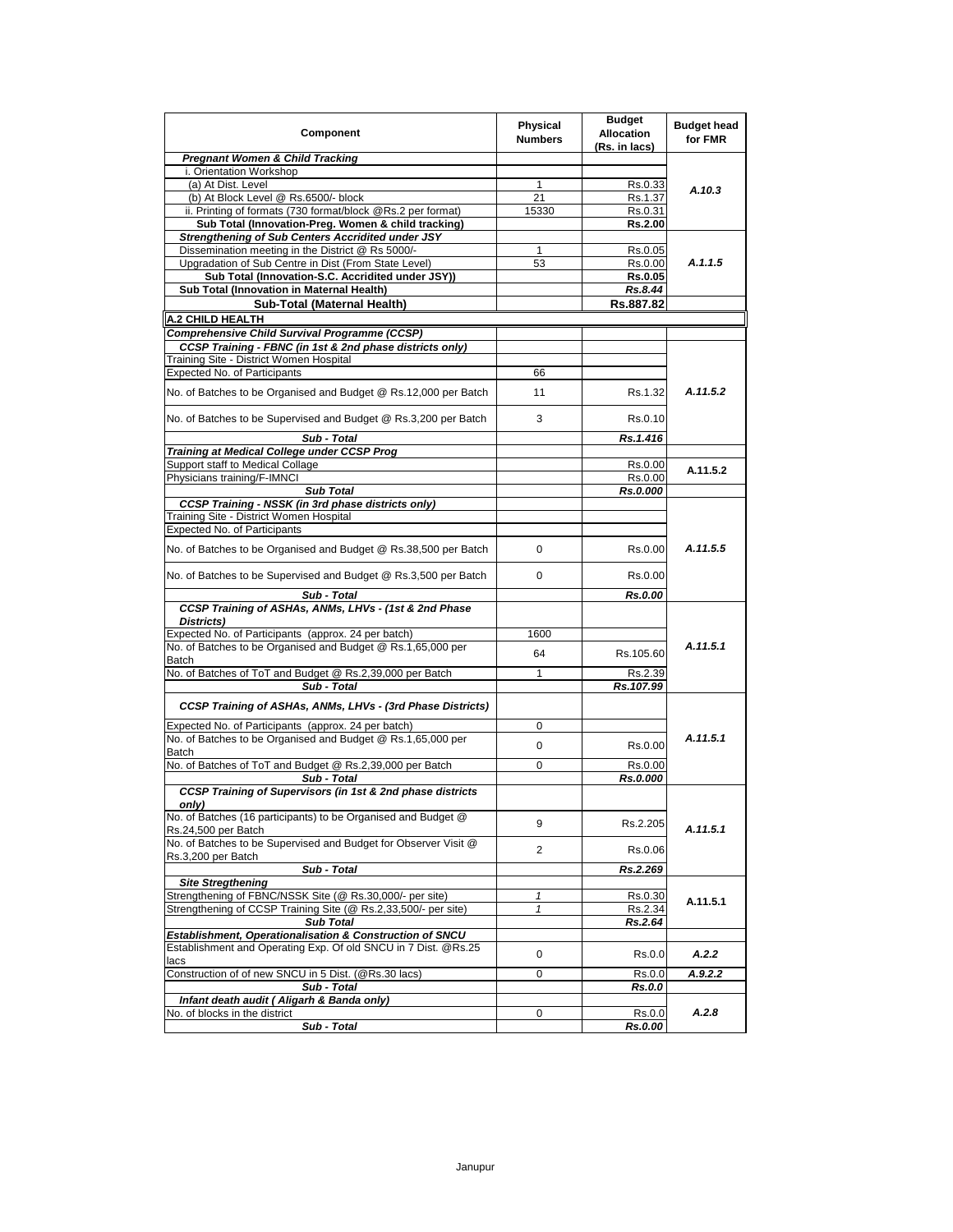| Component                                                                                                                  | Physical<br><b>Numbers</b> | <b>Budget</b><br><b>Allocation</b><br>(Rs. in lacs) | <b>Budget head</b><br>for FMR |
|----------------------------------------------------------------------------------------------------------------------------|----------------------------|-----------------------------------------------------|-------------------------------|
| Infant & Young Child feeding (IYCF)                                                                                        |                            |                                                     |                               |
| Mass Awareness Campaign during World Breastfeeding Week                                                                    | 1                          | Rs.0.50                                             | A.2.5                         |
| Sub - Total<br>Supportive Supervision through Reputed Institutions (for 1st<br>& 2nd pase districts only)                  |                            | <b>Rs.0.50</b>                                      |                               |
| One Supervisor per block @ Rs.5,000/- p.m. for 12 months                                                                   | 0                          | Rs.0.0                                              |                               |
| Mobility for supervisors @ Rs.3,000/- p.m. for 12 months                                                                   | 0                          | Rs.0.0                                              |                               |
| Institutional support @ Rs.5,000/- p.m. for 12 months                                                                      | 0                          | Rs.0.0                                              |                               |
| Sub - Total                                                                                                                |                            | Rs.0.00                                             |                               |
| Sub-Total (CCSP)                                                                                                           |                            | Rs.114.81                                           |                               |
| Implementation of Bal Swasthya Poshan Mah (BSPM)                                                                           |                            |                                                     |                               |
| Joint Meetings of Health & ICDS - 2 Planning Meetings at District<br>Level in a year @ Rs. 5000/- per meeting for 2 Rounds | 1 Dist.                    | Rs.0.10                                             |                               |
| Joint planning meeting of health and ICDS at Block level Rs. 2000<br>per meeting for 2 rounds                              | 21 Blocks                  | Rs.0.84                                             |                               |
| Joint Orientation of ASHAs & ANMs (@Rs. 25/- per participant) for 2<br>Rounds                                              | 4516 ANM and<br>AWW        | Rs.2.26                                             | A.2.7                         |
| Printing of Guidelines, Reporting & Monitoring Formats (@ Rs.2,000/-<br>per block/round) for 2 rounds                      | 21 Blocks                  | Rs.0.84                                             |                               |
| Dissemination meeting at District level Rs. 5000 per meeting per<br>District for 2 Rounds                                  | 1 Dist.                    | Rs.0.10                                             |                               |
| Sub - Total                                                                                                                |                            | Rs.4.14                                             |                               |
| <b>School Health Programme</b>                                                                                             |                            |                                                     |                               |
| Total No. of Blocks in the district                                                                                        | 21                         |                                                     |                               |
| No. of Schools to be covered (60 Schools per block)<br><b>District Sensitization workshop</b>                              | 1260<br>1                  | Rs. 0.15                                            |                               |
| Contingencies for printing of Health Card, etc. (@Rs.500/- per                                                             |                            |                                                     |                               |
| school)                                                                                                                    | 1260                       | Rs. 6.30                                            |                               |
| Budget for Mobility (@Rs.300 per visit x 1 visit)                                                                          | 1260                       | Rs. 3.78                                            |                               |
| Sub Total (Prog. Implementation)                                                                                           |                            | Rs. 10.23                                           |                               |
| Traning program for 40 schools per block (where<br>program is already running)                                             | 840                        |                                                     |                               |
| Training of District Trainers- Honorarium to district traininer @ Rs.<br>350 *2days                                        | 3                          | Rs. 0.02                                            |                               |
| Honorarium to traininees from block@ Rs. 400 *2days per block                                                              | 63                         | Rs. 0.50                                            | A.2.4                         |
| Training of Block Trainers - Honorarium to block resource persons<br>@ Rs. 300 *2days*2 batches per block                  | 63                         | Rs. 0.76                                            |                               |
| Honararium to Teachers @ Rs. 250*2 teachers per school *2 days                                                             | 1680                       | Rs. 8.40                                            |                               |
| <b>Sub Total (Training)</b>                                                                                                |                            | Rs. 9.68                                            |                               |
| For training program unspent balance is available at the district                                                          |                            | Rs. 6.17                                            |                               |
| <b>Actual Allocation for training</b>                                                                                      |                            | Rs. 3.51                                            |                               |
| Weighing scale, Ht./Wt Charts, Measuring tape etc. @ Rs1000 per<br>school x 20 new schools/block                           | 420                        | Rs. 0.00                                            |                               |
| Procurement of IFA tablets (30 mg tablets) for all schools                                                                 | 18900000                   | Rs. 0.00                                            |                               |
| Procurement of deworming tablets for all schools                                                                           | 378000                     | Rs. 0.00                                            |                               |
| <b>Sub Total (Procurement)</b>                                                                                             |                            | Rs. 0.00                                            |                               |
| <b>Total (School Health)</b>                                                                                               |                            | Rs. 13.74                                           |                               |
| <b>Total (Child Health)</b>                                                                                                |                            | Rs.132.69                                           |                               |
| A3. Family Planning<br><b>Terminal/Limiting Methods</b>                                                                    |                            |                                                     | A.3.1                         |
| Dissemination of manuals on sterilization standards & quality                                                              | 1                          | Rs. 0.40                                            | A.3.1.1                       |
| assurance of sterilization services<br>NSV Camps in Districts (6 camps/dist. @ Rs.35,000/- per camp)                       | 6                          | Rs. 2.10                                            | A.3.1.3                       |
| Compensation for Female Sterilization                                                                                      | 16240                      | Rs. 162.40                                          | A.3.1.4                       |
| <b>Compensation for Male Sterilization</b>                                                                                 | 20                         | Rs. 0.30                                            | A.3.1.5                       |
| Accrediation of private providers of sterilization services<br><b>Female Sterilization</b>                                 |                            | Rs. 0.25                                            | A.3.1.6                       |
| Male Sterilization (NSV)                                                                                                   |                            | Rs. 0.05                                            |                               |
| <b>Spacing Methods</b><br>IUD services at health facilities/compensation                                                   | 48769                      | Rs. 9.75                                            | A.3.2                         |
| Accrediation of private providers of IUD services                                                                          |                            | Rs. 0.03                                            | A.3.2.2<br>A.3.2.3            |
| Family Welfare Counsellor@9000 per month                                                                                   | 3                          | Rs. 3.24                                            |                               |
| <b>Sub Total</b>                                                                                                           |                            | Rs. 178.52                                          | A.9.1.5                       |
| <b>PCPNDT and Sex-Ratio</b>                                                                                                |                            |                                                     |                               |
| Visit of District Inspection & Monitoring Committee                                                                        | 10                         | Rs. 0.10                                            | A.8.1                         |
| Sensitization Workshop at District level                                                                                   | 1<br>3                     | Rs. 0.40                                            |                               |
| Organising Competions at Inter/Degree Colleges<br>Orientation of members of Dist advisory committee at Division            |                            | Rs. 0.10<br>Rs. 0.00                                |                               |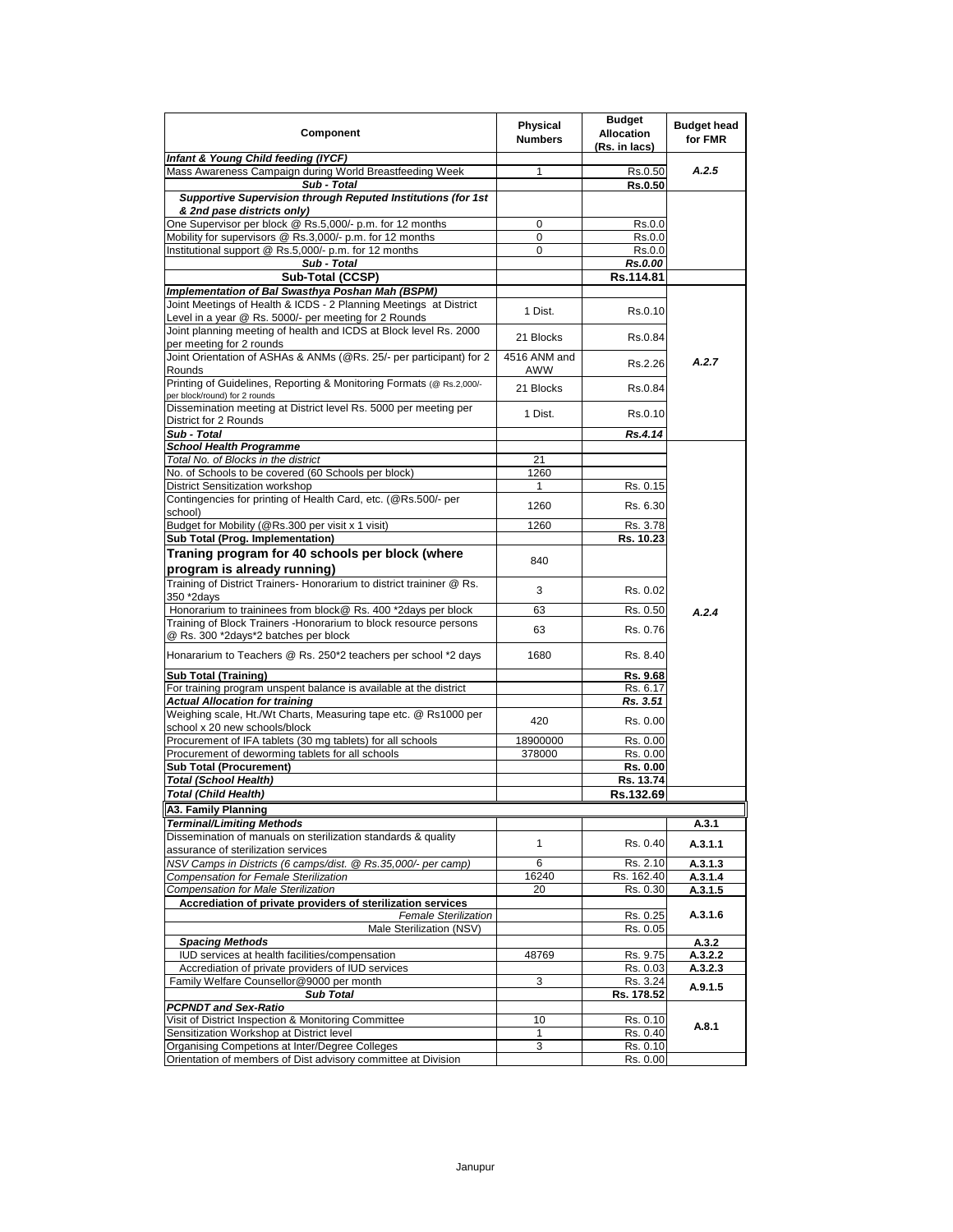| Component                                                                                                                                                                      | Physical<br><b>Numbers</b> | <b>Budget</b><br><b>Allocation</b><br>(Rs. in lacs) | <b>Budget head</b><br>for FMR |
|--------------------------------------------------------------------------------------------------------------------------------------------------------------------------------|----------------------------|-----------------------------------------------------|-------------------------------|
| <b>IEC Activities &amp; Conigency</b>                                                                                                                                          |                            |                                                     |                               |
| <b>IEC Activities</b>                                                                                                                                                          |                            | Rs. 0.40                                            |                               |
| Contigency                                                                                                                                                                     |                            | Rs. 0.04                                            | A.12.4                        |
| TA/DA to Dist. level Staff for attending workshop, training, meetings                                                                                                          |                            | Rs. 0.20                                            |                               |
| <b>Sub Total</b>                                                                                                                                                               |                            | Rs. 1.24                                            |                               |
| <b>Sub-Total (Family Planning)</b>                                                                                                                                             |                            | Rs.179.76                                           |                               |
| A.4 ARSH                                                                                                                                                                       |                            |                                                     |                               |
| Saloni Scheme                                                                                                                                                                  |                            |                                                     |                               |
| No. of Blocks in District                                                                                                                                                      | 21                         |                                                     |                               |
| No. of Schools to be covered (10 Schools per block)                                                                                                                            | 210                        |                                                     | A.4.1                         |
| No. of Benificiaries (150 per school)                                                                                                                                          | 31500                      |                                                     |                               |
| Sensitization Workshop at District level                                                                                                                                       | 1                          | Rs. 0.15                                            |                               |
| Budget for Visit of Medical Team (@Rs.300/- per visit x 2 visits per                                                                                                           |                            |                                                     |                               |
| school)                                                                                                                                                                        | 420                        | Rs. 1.26                                            | A.4.2                         |
| Budget for Preparing Saloni Sabha (Rs.300/- p.m. per school x 10<br>months)                                                                                                    | 2100                       | Rs. 6.30                                            |                               |
| Procurement of IFA tablets (100 mg tablets) for all schools                                                                                                                    | 1512000                    | Rs.0.00                                             |                               |
| Procurement of deworming tablets for all schools 2 tab/Benf.                                                                                                                   | 63000                      | Rs.0.00                                             | A.13.2.5                      |
| Sub-Total (Adolescent Health)                                                                                                                                                  |                            | <b>Rs.7.71</b>                                      |                               |
|                                                                                                                                                                                |                            |                                                     |                               |
| A.5 Urban RCH                                                                                                                                                                  |                            |                                                     |                               |
| Urban RCH plan /activities                                                                                                                                                     |                            |                                                     |                               |
| <b>Buildina</b>                                                                                                                                                                | 1                          | 0.84                                                |                               |
| Manpower(1Doctor @ 24000/month,1Staff Nurse@ 15000/month,2<br>ANMs@9000/month,2 Security quards @ 4000/month,1 Ayah                                                            | 1                          | 8.52                                                |                               |
| 4000/month,& 1 Sweeper 2000/month                                                                                                                                              |                            |                                                     |                               |
| <b>Other Expenses</b>                                                                                                                                                          | 1                          | 0.41                                                | A.5.1                         |
| IEC                                                                                                                                                                            | 1                          | 0.1                                                 |                               |
| <b>Subtotal</b>                                                                                                                                                                |                            |                                                     |                               |
| The cost of Drugs(Rs 10,000/month/Health post ) and consumables(Rs 3,000/month/Health Post) for Urban RCH<br>amounting to Rs 1.56 Lacs would be met from the Mission Flexipool |                            | 9.87                                                |                               |
| <b>A9. INFRASTRUCTURE &amp; HR</b>                                                                                                                                             |                            |                                                     |                               |
|                                                                                                                                                                                |                            |                                                     |                               |
| <b>Contractual Staff &amp; Services</b>                                                                                                                                        |                            |                                                     |                               |
| <b>Position</b>                                                                                                                                                                | No.                        | <b>Budget</b>                                       |                               |
| Contractual ANM (@Rs.9000/- pm)                                                                                                                                                | 35                         | Rs. 37.80                                           | A.9.1.1                       |
| Staff Nurse in the district (@Rs.15000/- pm)                                                                                                                                   | 20                         | Rs. 36.00                                           | A.9.1.3                       |
| MBBS (Male/Female) @ Rs.30000/- pm                                                                                                                                             | 8                          | Rs. 28.80                                           |                               |
| Specialist at On Call basis for CHC (@ Rs.1000/- per visit) No. of                                                                                                             |                            | Rs. 1.00                                            |                               |
| calls for 6 moths<br>Specialist at On Call basis for Dist. Hospital (Male)/DCH(@ Rs.1000/-                                                                                     | 100                        | Rs. 2.00                                            |                               |
| per visit)                                                                                                                                                                     | 200                        |                                                     | A.9.1.4                       |
| Specialist at Dist. Hospital (Male)/DCH(@ Rs.40000/- pm for                                                                                                                    |                            | Rs. 8.40                                            |                               |
| MS/MD/MDS & @Rs.35000/- for Diploma holders)<br>Specialist at DWH/DCH (@ Rs.40000/- pm for MS/MD/MDS &                                                                         | $\overline{2}$             |                                                     |                               |
| @Rs.35000/- for Diploma holders)/MBBS(LMO if already on                                                                                                                        |                            | Rs. 8.40                                            |                               |
| contract)                                                                                                                                                                      | 2                          |                                                     |                               |
| Paramedical staff/LT for CHC (@ Rs.9000/- pm)                                                                                                                                  | 12                         | Rs. 12.96                                           |                               |
| Paramedical staff for DH/DWH/DCH (@ Rs.9000/- pm)                                                                                                                              | 2                          | Rs. 2.16                                            | A.9.1.5                       |
| Data Assistant ( @ Rs.8000/- pm)                                                                                                                                               | 2                          | Rs. 1.92<br>Rs.139.44                               |                               |
| Sub-Total (Human Resources)                                                                                                                                                    |                            |                                                     |                               |
| A.10. INSTITUTIONAL STRENGTHENING                                                                                                                                              |                            |                                                     |                               |
| Logistics Management/Improvement                                                                                                                                               |                            |                                                     |                               |
| <b>Stregthening of Logistic Management</b>                                                                                                                                     | 0                          |                                                     |                               |
| Divisional logistic management                                                                                                                                                 |                            | Rs. 0.00                                            |                               |
| <b>Transportation of Logistic</b><br>Divisional level @ Rs 50000/-                                                                                                             | 0                          | Rs. 0.00                                            | A.10.2                        |
|                                                                                                                                                                                | $\mathbf{1}$               |                                                     |                               |
| District level @ Rs 30000/-<br>Block level @ Rs 12000/-                                                                                                                        | 21                         | Rs. 0.30                                            |                               |
|                                                                                                                                                                                |                            | Rs. 2.52                                            |                               |
| <b>Sub-Total (Logistics Strengthening)</b><br><b>Rent for Sub-Centres</b>                                                                                                      |                            | <b>Rs.2.82</b>                                      |                               |
| No. of SCs in Rented Bldgs & Budget @ Rs. 250/- p.m.                                                                                                                           | 311                        | Rs.9.33                                             | A.10.4                        |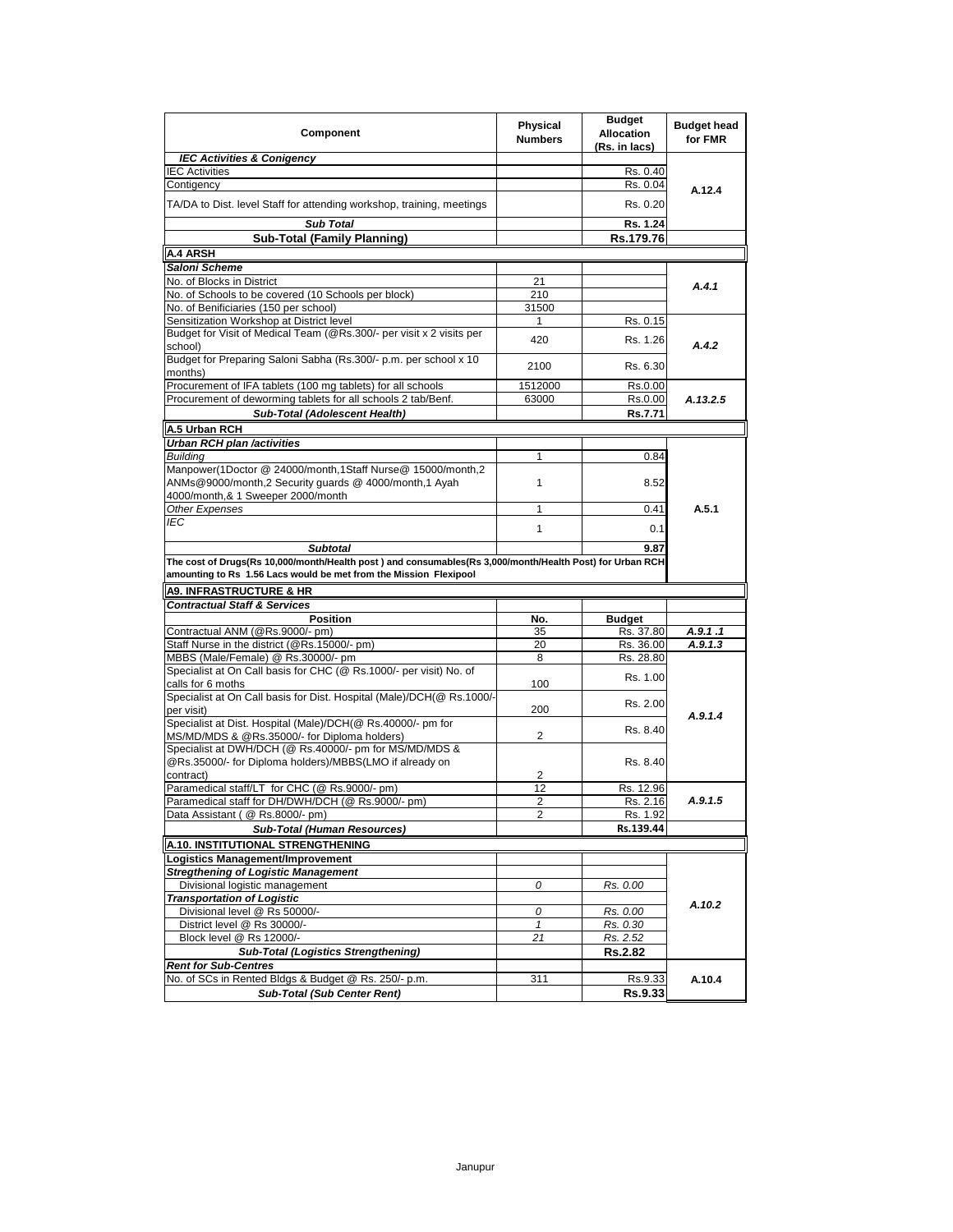| Component                                             | Physical<br><b>Numbers</b> | <b>Budget</b><br><b>Allocation</b><br>(Rs. in lacs) | <b>Budget head</b><br>for FMR |
|-------------------------------------------------------|----------------------------|-----------------------------------------------------|-------------------------------|
| <b>A.11 TRAINING</b>                                  |                            |                                                     |                               |
| <b>Training- Skill Birth Attendant</b>                |                            |                                                     |                               |
| Training at DWH/Combined Hosp                         |                            |                                                     |                               |
| Target at DWH                                         | 48                         |                                                     |                               |
| No. of Particpants per batch                          | 4                          |                                                     |                               |
| No. of Batches                                        | 12                         | Rs.13.25                                            |                               |
| New Site Stregthening at DWH                          |                            |                                                     |                               |
| Existing site stregthening                            |                            | Rs.0.40                                             |                               |
| Sub-Total (DWH-SBA)                                   |                            | Rs.13.65                                            |                               |
| Training at FRU/24X7                                  |                            |                                                     | A.11.3.1                      |
| Name of the selected Training Site FRU/24X7           | Badlapur                   |                                                     |                               |
| Target at FRU/24X7                                    | 48                         |                                                     |                               |
| No. of Particpants per batch                          | 4                          |                                                     |                               |
| No. of Batches                                        | 12                         | Rs.13.25                                            |                               |
| New Site Stregthening at FRU                          |                            | Rs.0.00                                             |                               |
| Existing site stregthening                            |                            | Rs.0.40                                             |                               |
| Sub-Total (FRU-SBA)                                   |                            | Rs.13.65                                            |                               |
| Sub-Total(SBA Training)                               |                            | Rs.27.30                                            |                               |
| <b>A.14 PROGRAM MANAGEMENT</b>                        |                            |                                                     |                               |
| Personal & Other Expense of Dist. PMU (Rs.94500/- pm) |                            | Rs.11.34                                            | A.14.2                        |
| Operational Cost (Rs. 60000/- pm)                     |                            | Rs.7.20                                             | A.14.4                        |
| Sub-Total (Program Management)                        |                            | Rs.18.54                                            |                               |
| Total for RCH Flexipool (Part A)                      |                            | Rs.1,415.29                                         |                               |

| Part B - Mission Flexipool: Williams                                                |                                   |                                                     |                               |
|-------------------------------------------------------------------------------------|-----------------------------------|-----------------------------------------------------|-------------------------------|
| Component                                                                           | <b>Physical</b><br><b>Numbers</b> | <b>Budget</b><br><b>Allocation</b><br>(Rs. in lacs) | <b>Budget head</b><br>for FMR |
| <b>ASHA Scheme:-</b>                                                                |                                   |                                                     | B.1                           |
| Periodic Training for ASHAs                                                         |                                   |                                                     | B.1.1                         |
| <b>ASHA Support System</b>                                                          |                                   |                                                     |                               |
| Replenishment of ASHA Kits & Budget (@ Rs. 500/- per kit*2 for<br>95% ASHA)         | 3912                              | Rs.0.00                                             | B.1.2                         |
| Incentive to ASHAs (Avg. Rs.500/- p.m. for each ASHA for 85%<br>ASHA <sub>s</sub> ) | 3500                              | Rs.210.00                                           | B.1.3                         |
| Award to ASHA (Rs.5000/- for 1 ASHA in each block)                                  | 21                                | Rs.1.05                                             |                               |
| Annual ASHA Sammelan (Rs.250/- per ASHA for 60% ASHAs)                              | 2471                              | Rs.6.18                                             | B.1.1                         |
| Mobility to ASHAs (Rs.30/- per ASHA for 95% ASHAs)                                  | 3912                              | Rs.14.08                                            |                               |
| Block level ASHA Payment Register (Rs.100/-per Register)                            | 21                                | Rs.0.02                                             | B.18.3.2                      |
| Printing of Voucher Booklet for ASHA (Rs.25/-per Booklet)                           | 4118                              | Rs.1.03                                             |                               |
| Budget ASHA Mentoring Group (Rs.10,000/- per District)                              | Quarterly<br>Meeting              | Rs.0.10                                             | B.1.1                         |
| Sub-Total (ASHA Scheme):-                                                           |                                   | Rs.232.46                                           |                               |
| <b>Untied Grant to Facilities</b>                                                   |                                   |                                                     | <b>B.2</b>                    |
| No. of CHCs & Budget @ Rs.0.50 lacs per facility                                    | 12                                | Rs.6.00                                             | B.2.1                         |
| No. of BPHCs & Budget @ Rs.0.50 lacs per facility                                   | 9                                 | Rs.4.50                                             | B.2.2                         |
| No. of APHCs & Budget @ Rs.0.25 lacs per facility                                   | 73                                | Rs.18.25                                            | B.2.2                         |
| No. of Sub Centres & Budget @ Rs.0.10 lacs per facility                             | 509                               | Rs.50.90                                            | B.2.3                         |
| No.of VHSCs                                                                         | 1514                              | Rs.0.00                                             | B.2.4                         |
| No.of Revenue Villages & Budget @Rs.0.10 lacs per R.Village                         | 3290                              | Rs.329.00                                           |                               |
| <b>Sub-Total (Untied Grants)</b>                                                    |                                   | Rs.408.65                                           |                               |
| <b>Annual Maintenance Grant to Facilities</b>                                       |                                   |                                                     | B.4                           |
| No. of CHCs & Budget @ Rs.1.0 lacs per facility                                     | 12                                | Rs.12.00                                            | B.4.1                         |
| No. of BPHCs & Budget @ Rs.1.0 lacs per facility                                    | 9                                 | Rs.9.00                                             | B.4.2                         |
| No. of APHCs & Budget @ Rs.0.50 lacs per facility                                   | 43                                | Rs.21.50                                            |                               |
| No. of Sub Centres & Budget @ Rs.0.10 lacs per facility                             | 170                               | Rs.17.00                                            | B.4.3                         |
| <b>Sub-Total (Annual Maintenance Grants)</b>                                        |                                   | Rs.59.50                                            |                               |
| <b>Funds to Rogi Kalyan Samitis</b>                                                 |                                   |                                                     | <b>B.6</b>                    |
| No. of District Hospitals & Funds @ Rs.5.0 lacs per facility                        | $\overline{2}$                    | Rs.10.00                                            | B.6.1                         |
| No. of CHCs & Funds @ Rs.1.0 lacs per facility                                      | 12                                | Rs.12.00                                            | B.6.2                         |
| No. of BPHCs & Funds @ Rs.1.0 lacs per facility                                     | 9                                 | Rs.9.00                                             | B.6.3                         |
| No. of APHCs & Funds @ Rs.1.00 lacs per facility                                    | 73                                | Rs.73.00                                            | B.6.4                         |
| <b>Sub-Total (Funds for RKS)</b>                                                    |                                   | Rs.104.00                                           |                               |
| <b>Operationalisation of District Drug Warehouses</b>                               |                                   |                                                     |                               |
| Contractual Staff (@Rs.2.94 lacs/yr)                                                | 0                                 | Rs.0.00                                             | <b>B.21</b>                   |
| Contingency Expenses (@Rs.2.0 lacs/yr)                                              | $\mathbf 0$                       | Rs.0.00                                             |                               |
| Sub-Total (Ope, of District Drug Warehouses)                                        |                                   | <b>Rs.0.00</b>                                      |                               |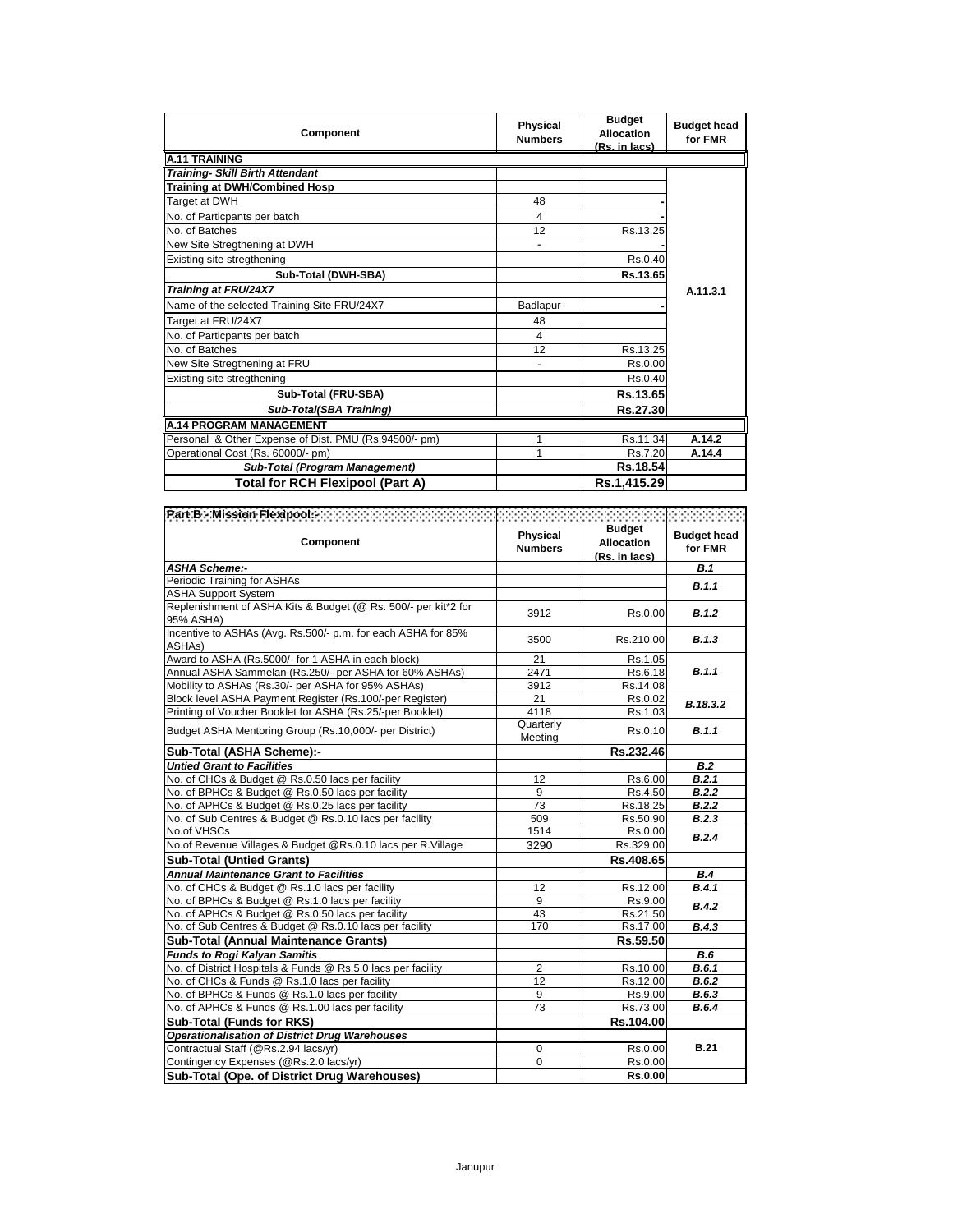| Component                                                                                                                             | Physical<br><b>Numbers</b> | <b>Budget</b><br><b>Allocation</b><br>(Rs. in lacs) | <b>Budget head</b><br>for FMR |
|---------------------------------------------------------------------------------------------------------------------------------------|----------------------------|-----------------------------------------------------|-------------------------------|
| <b>Mobility Support to DWH &amp; District Combined Hospital</b>                                                                       |                            |                                                     | <b>B.27.8</b>                 |
| Mobility Support to DWH/DCH @Rs.18000/- Per month.                                                                                    | 1                          | Rs.2.16                                             |                               |
| Sub-Total (Funds for Mobility Support to DWH & DCH)                                                                                   |                            | <b>Rs.2.16</b>                                      |                               |
| Mobility Support for Monitoring & Supervision.                                                                                        |                            |                                                     |                               |
| Mobility Support to District Community Mobilizer (@Rs.800/-per day                                                                    | $\mathbf{1}$               | Rs.0.77                                             |                               |
| X 8 days/month)                                                                                                                       |                            |                                                     | B.18.3.2                      |
| Mobility Support to District Account Manager (@Rs.800/-per day X 6<br>days/month)                                                     | $\mathbf{1}$               | Rs.0.58                                             |                               |
| Mobility Support to District Programme Manager (@Rs.800/-per day<br>X 8 days/month)                                                   | $\blacksquare$             | Rs.0.00                                             |                               |
| Sub-Total(Mobility Support for Monit. & Supervision)                                                                                  |                            | Rs.1.34                                             |                               |
| <b>Supervision of ANM/ASHAs</b>                                                                                                       |                            |                                                     | B.18.3.2                      |
| Vehicle for Mobility @Rs.18000/-month/block                                                                                           | 21                         | Rs.45.36                                            |                               |
| Sub-Total (Supervision of ANM/ASHAs)                                                                                                  |                            | Rs.45.36                                            |                               |
| <b>Vehicle Support for Specialist</b>                                                                                                 |                            |                                                     | <b>B.27.8</b>                 |
| One Vehicle for 5 block level facility (@Rs.18000/-month)                                                                             | 4                          | Rs.8.64                                             |                               |
| <b>Sub-Total (Vehicle Support for Specialist)</b>                                                                                     |                            | <b>Rs.8.64</b>                                      |                               |
| <b>Diesel for Generator for District Hospitals</b>                                                                                    |                            |                                                     | <b>B.28</b>                   |
| Diesel Support for generator (@Rs.1 lac per month)                                                                                    | 12                         | Rs.24.00                                            |                               |
| Sub-Total (Diesel Support for District Hospital)                                                                                      |                            | Rs.24.00                                            |                               |
| Diesel Support for Generator in Fully Functional CHC.                                                                                 |                            |                                                     |                               |
| Diesel Support for Fully functional CHC (@Rs.35000/-per month)                                                                        | 12                         | Rs.50.40                                            | <b>B.28</b>                   |
| Diesel Support for CHC functional in BPHC building (@Rs.13500/-<br>per month)                                                         | 9                          | Rs.14.58                                            |                               |
| Sub-Total (Diesel Support for fully functional CHCs)                                                                                  |                            | Rs.64.98                                            |                               |
| Saas Bahu Sammelans (1 each at District)                                                                                              |                            |                                                     | B.7.1                         |
| No. of Sammellans & Budget (@Rs. 1.50 lac. Per District)                                                                              | 1                          | Rs.1.50                                             |                               |
| Sub-Total (Saas Bahu Sammelan)                                                                                                        |                            | Rs.1.50                                             |                               |
| Tehsil level Pradhan Sammelan                                                                                                         |                            |                                                     | B.8.2                         |
| No. of Sammelans & Budget (@Rs.40,000 per Sammelan)                                                                                   | 6                          | Rs.2.40                                             |                               |
| Sub-Total (Tehsil level Pradhan Sammelan)                                                                                             |                            | <b>Rs.2.40</b>                                      |                               |
| <b>Organization of Swasthya Mela</b>                                                                                                  |                            |                                                     |                               |
| Organization of S.Mela @Rs.20000/- Mela/Month at each block.                                                                          | 21                         | Rs.50.40                                            | <b>B.10.1</b>                 |
| Sub-Total (Swasthya Mela)                                                                                                             |                            | Rs.50.40                                            |                               |
| <b>Concurrent Audit</b>                                                                                                               |                            |                                                     | B.27.5                        |
| Budget @ Rs. 4000/- per month for 12 months                                                                                           | 1                          | Rs.0.48                                             |                               |
| <b>Sub-Total (Concurrent Audit)</b><br><b>Health Management Information System (HMIS):-</b>                                           |                            | <b>Rs.0.48</b>                                      |                               |
|                                                                                                                                       |                            |                                                     |                               |
| Hiring of Vehicle for District HMIS Nodal Officer (@Rs.800/- Visit)<br>Mobility Support for Block HMIS Nodal Officer (@Rs.600/-month) | 7                          | Rs.0.67                                             |                               |
| Internet Connectivity @Rs.400/- per month/computer                                                                                    | 21                         | Rs.1.51                                             | B.21                          |
| Consumables & Stationary for Computer, printer (Rs.400/-per                                                                           | 23                         | Rs.1.10                                             |                               |
| month/facility)                                                                                                                       | 23                         | Rs.1.10                                             |                               |
| Sub-Total (HMIS)                                                                                                                      |                            | <b>Rs.4.39</b>                                      |                               |
| <b>Programme Management:-</b>                                                                                                         |                            |                                                     |                               |
| <b>Expenses at Additional Director level:-</b>                                                                                        |                            |                                                     |                               |
| Mobility @Rs.2500/-per District per Month.                                                                                            | 0                          | Rs.0.00                                             |                               |
| Contingency Expenses @Rs.5000/- month.                                                                                                | 0                          | Rs.0.00                                             | B.27.6                        |
| Sub-Total (Exp.at Addl.Director level)-                                                                                               |                            | Rs.0.00                                             |                               |
| <b>Operational Cost for Block Project Management Unit</b>                                                                             |                            |                                                     |                               |
| Honoraria to Block Data Assistant @Rs.8000/-Per Month                                                                                 | 21                         | Rs.20.16                                            |                               |
| Communication support to Block Program Manager @Rs.500/-P.M.                                                                          | 21                         | Rs.1.26                                             | B.27.1                        |
| Sub-Total (Operational Cost for BPMU)                                                                                                 |                            | Rs.21.42                                            |                               |
| <b>Provision of Contractual Staff (AYUSH)</b>                                                                                         |                            |                                                     |                               |
| <b>Position</b>                                                                                                                       | No.                        | <b>Budget</b>                                       |                               |
| ISM Lady Doctors (@ Rs.24,000/- per month)                                                                                            | 11                         |                                                     |                               |
| AYUSH Doctors (@ Rs.24,000/- per month)                                                                                               | 45                         | Rs.104.88                                           | B.14.4                        |
| AYUSH Pharmacists (@ Rs.9,000/- per month)                                                                                            | 17                         | Rs.10.71                                            | B.14.1                        |
| Sub-Total (Contractual Staff - AYUSH)                                                                                                 |                            | Rs.115.59                                           |                               |
| Integrated Skill Refresher Training for ANM & LHV.                                                                                    |                            |                                                     |                               |
| Total Work load for the year                                                                                                          | 128                        |                                                     | B.16.3.1                      |
| Total no. of Proposed Batches & Budget @Rs.165950/- per batch.                                                                        | 8                          | Rs. 13.28                                           |                               |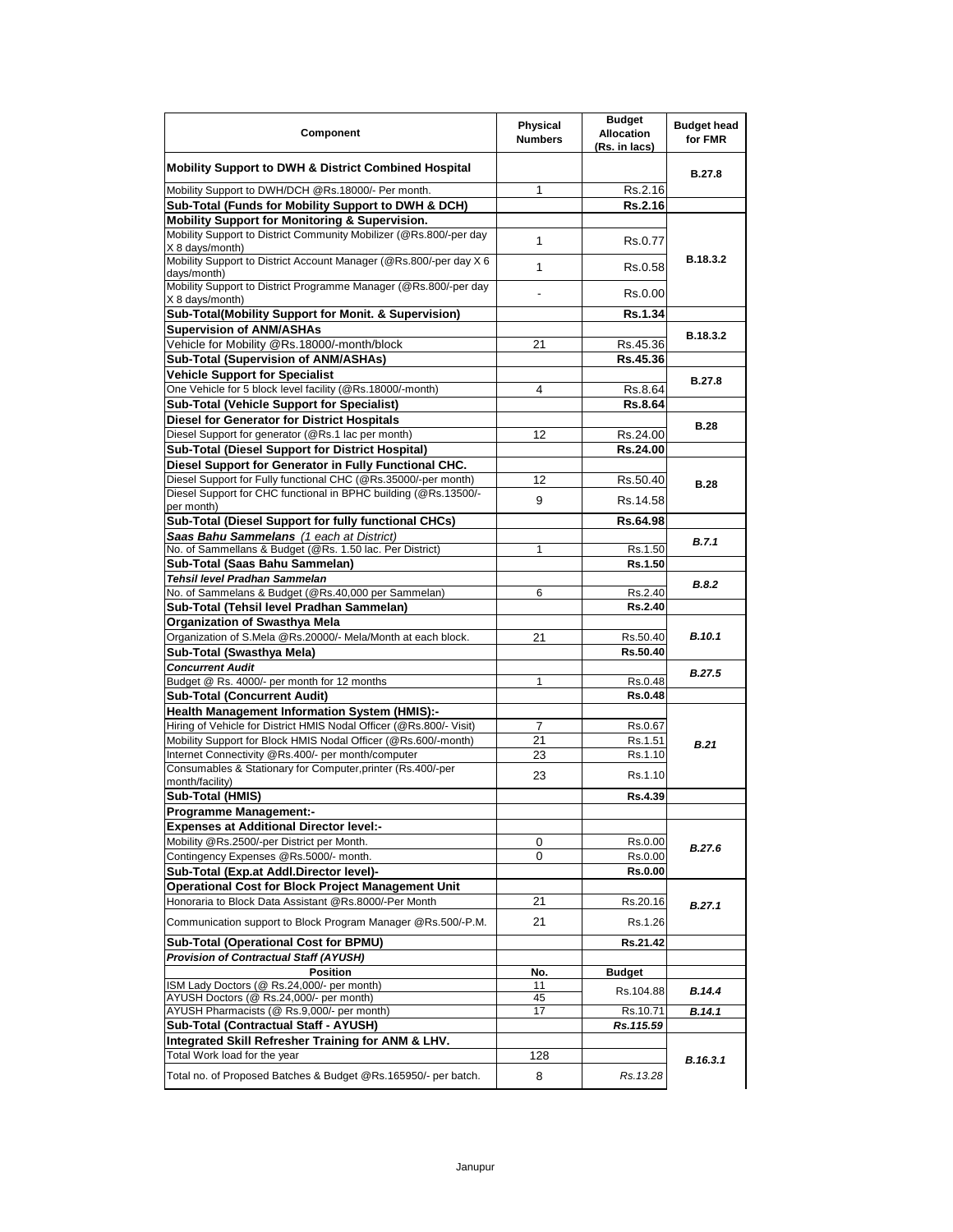| Component                                                                                       | <b>Physical</b><br><b>Numbers</b>       | <b>Budget</b><br><b>Allocation</b><br>(Rs. in lacs) | <b>Budget head</b><br>for FMR |
|-------------------------------------------------------------------------------------------------|-----------------------------------------|-----------------------------------------------------|-------------------------------|
| Sub-Total (Integrated skill training for ANM/LHV)                                               |                                         | Rs.13.28                                            |                               |
| Infrastructure & Manpower for UIP                                                               |                                         |                                                     |                               |
| Mobile Workshop at Regional Depot @Rs.4 Lac.                                                    | 0                                       | Rs.0.00                                             |                               |
| Renovation & Electrification of WIC/WIF                                                         | 0                                       | Rs.0.00                                             |                               |
| Expansion of Cold Chain Store at Regional/Divisional Depo                                       | 0                                       | Rs.0.00                                             | B.26.5                        |
| Expansion of Cold Chain Workshop @Rs.50000/-year/District.                                      |                                         | Rs.0.50                                             |                               |
| Mobility Support to Block (1 Vehicle @Rs.800/-per block for 6 days<br>in a month for 12 months) | 21                                      | Rs. 12.10                                           |                               |
| IVRS System for Tracking of Beneficiaries.                                                      | $\Omega$                                | Rs.0.00                                             | B.18.3.2                      |
| Sub - Total (Infrasturcture & Manpower for UIP)                                                 |                                         | Rs.12.60                                            |                               |
|                                                                                                 |                                         |                                                     |                               |
| Total for Mission Flexipool (Part B)                                                            | $\ \cdot\ $ : $\ \cdot\ $ : Rs.1,173.15 |                                                     |                               |

| Component |                                                                                                                                                                                                                                                                                    | Physical<br><b>Numbers</b>     | <b>Budget</b><br><b>Allocation</b><br>(Rs. in lacs) |
|-----------|------------------------------------------------------------------------------------------------------------------------------------------------------------------------------------------------------------------------------------------------------------------------------------|--------------------------------|-----------------------------------------------------|
|           | Routine Immunization (Part.C) [11] [11] [11] [11] [11]                                                                                                                                                                                                                             |                                |                                                     |
|           | Total Number of Immunization Sessions to be organized in the<br><b>District</b>                                                                                                                                                                                                    | 49392<br>Sessions/Year         |                                                     |
|           | Mobility support for supervision : Supervisory visits by district level<br>officers for monitoring and supervision of RI @ Rs 50000 / District for<br>district level officers (this includes POL and maintenance) per year                                                         | 1                              | Rs.0.50                                             |
|           | Alternate Vaccine delivery @ Rs 50/- sessionx 3 months(April-June)<br>+2 Vehicles /Blocks for 8 days /month for 9 months (July-March 10)                                                                                                                                           | 49392<br>Sessions/Year         | Rs.24.70                                            |
|           | Focus on Urban slum & underserved areasHiring an ANM @<br>Rs.300/session for four sessions/month/slum of 10000 population<br>and Rs.200/- per month as contingency per slum of i.e. total<br>expense of Rs. 1400/- per month per slum of 10000 population                          | 0 Sessions /year               | Rs.0.00                                             |
|           | Mobilization of children by ASHA /RI Mobilizer @ Rs 150/- per<br>session                                                                                                                                                                                                           | 49392<br>Sessions/Year         | Rs.74.09                                            |
|           | Support for Computer Assistant for RI reporting (with annual<br>increment of 10% wef from 2010-11Districts @ Rs 8000- 10,000 p.m                                                                                                                                                   | 1                              | Rs.1.06                                             |
|           | Printing and dissemination of tally sheets, monitoring forms, etc. @<br>Rs 1 /beneficiary                                                                                                                                                                                          | 155420<br><b>Benefiaceries</b> | Rs.1.55                                             |
|           | Quarterly Review & feedback meeting exclusive for RI at district level<br>with one Block MOIC, ICDS CDPO and other stakeholders<br>stakeholders @ Rs 100/- per participant for meeting expenses<br>(lunch, organizational expenses)                                                | 63                             | Rs.0.25                                             |
|           | Quarterly Review Meetings at Block level Quarterly Review &<br>feedback meeting for exclusive for RI at Block level @Rs 50/-ppas<br>honorarium for ASHA (travel) and Rs 25 /-person at the disposal of<br>MOIC for meeting expenses(refreshments, stationary and Misc<br>expences) | 4700                           | Rs.6.47                                             |
|           | District level orientation training for 2 days of ANM, Multipurpose<br>Health worker @ Rs67300/batch with 20 participants in each batch                                                                                                                                            | 14 Batch                       | Rs.9.42                                             |
|           | One day cold chain handelers training for block level cold chain<br>handlers @ Rs. 26,000 per batch and Rs 3000 for Observer<br>nominated by State                                                                                                                                 | 1Batch                         | Rs.0.29                                             |
|           | One day Training of block level data handlers by DIO and District<br>Cold chain Officer to train about the reporting formats of<br>Immunization and NRHM Rs 300/Participant/Block                                                                                                  | 21                             | Rs.0.06                                             |
|           | Microplanning at SC levelRs 100/- per subcentre (meeting at block<br>level, logistic)                                                                                                                                                                                              | 509                            | Rs.0.51                                             |
|           | Microplanning at Block & District levelFor consolidation of microplan<br>at PHC/CHC level @ Rs 1000/- block & at district level @ Rs 2000/-<br>per district                                                                                                                        | 1District & 21<br><b>Block</b> | Rs.0.23                                             |
|           | Consumables for computer including provision for internet access for<br>RIMSRs 400/- Month / Districts                                                                                                                                                                             | 1                              | Rs.0.05                                             |
|           | Red/Black Plastic bags etc, 2 bags per session @ Rs. 2/Bag                                                                                                                                                                                                                         | 49392<br>Sessions/Year         | Rs.2.30                                             |
|           | Purchase of Bleach/Hypochlorite solution Rs. 500/vaccine storage<br>point/year X 1000 vaccine storage points                                                                                                                                                                       | 22 Vaccine<br>storage points   | Rs.0.11                                             |
|           | Purchase of Twin bucket Rs 400 per PHC/CHC per year                                                                                                                                                                                                                                | 22Vaccine<br>storage points    | Rs.0.09                                             |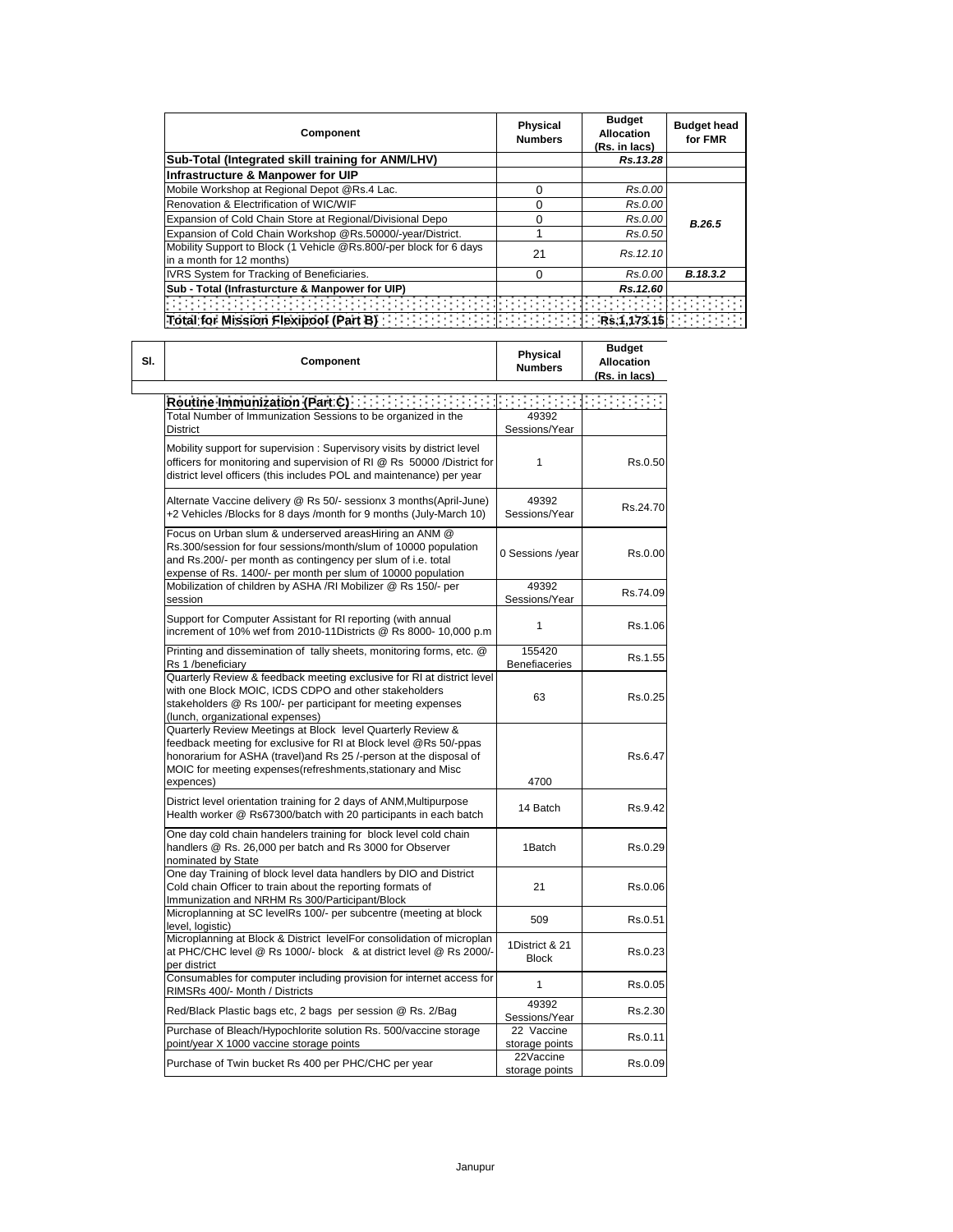| Component                                                                                                                                                           | <b>Physical</b><br><b>Numbers</b> | <b>Budget</b><br><b>Allocation</b><br>(Rs. in lacs) | <b>Budget head</b><br>for FMR |
|---------------------------------------------------------------------------------------------------------------------------------------------------------------------|-----------------------------------|-----------------------------------------------------|-------------------------------|
| Funds for purchase of small polythene zipper bags to keep vaccines<br>in the vaccine carriers Rs. 0.5/polythene bag X total number of<br>sessions/year +10% wastage | 49392<br>Sessions/Year            | Rs.0.28                                             |                               |
| Funds for preparing disposal pit for disposal of sharp immunization<br>waste. Rs. 3500/pit X 500 vaccine storage points                                             | 11 Pits                           | Rs.0.39                                             |                               |
| <b>RI</b> subtotal                                                                                                                                                  |                                   | Rs.122.35                                           |                               |
| <b>ICold Chain maintenance</b>                                                                                                                                      |                                   |                                                     |                               |
| Cold chain maintenance@Rs 500/Block & Rs 10,000/District/Year                                                                                                       | 1District & 21<br><b>Block</b>    | Rs.0.22                                             |                               |
| POL for vaccine delivery from State to District and from district to<br>PHC/CHCs @ Rs. 100000/- district/Year)                                                      | 1District                         | Rs.1.00                                             |                               |
| <b>Subtotal Cold Chain</b>                                                                                                                                          |                                   | Rs.1.22                                             |                               |
| <b>Sub Total (Part C)</b>                                                                                                                                           |                                   | Rs.123.57                                           |                               |

|                | 1. NPCB                                                 |                                   |                                                     |                               |
|----------------|---------------------------------------------------------|-----------------------------------|-----------------------------------------------------|-------------------------------|
| SI.            | Component                                               | <b>Physical</b><br><b>Numbers</b> | <b>Budget</b><br><b>Allocation</b><br>(Rs. in lacs) | <b>Budget Head</b><br>for FMR |
| 1.1            | Govt Sector 30% of Tot. Trgt @531/cat.oprt.(IOL)        | 4750                              | 2522250                                             |                               |
| 1.2            | NGO Sector 20% of Tot Trgt @ 656/Cat. Oprt.(IOL)        | 3167                              | 2077552                                             |                               |
| 1.3            | Pvt. Sector 50% of Tot trgt.                            | 7916                              | $\Omega$                                            |                               |
|                |                                                         | 15833                             | 4599802                                             |                               |
|                | Sub Total                                               |                                   |                                                     |                               |
| $\overline{2}$ | SES (Free Spec. to Children) @ of 100/-Spec             | 1649                              | $\Omega$                                            |                               |
| 3              | Vision Centre @ 50,000/Centre Equipment                 | 1 Govt/NGO                        | 50000                                               |                               |
| 4              | Operations other than Cataract                          | 261                               | 261000                                              |                               |
| 5              | Eve Collection @ 500/Cornea.                            | $\Omega$                          | $\Omega$                                            |                               |
|                | Total allocated for the District in Rs.                 | 17743                             | 4910802                                             |                               |
|                |                                                         |                                   |                                                     |                               |
|                | 2. RNTCP(WB)                                            |                                   |                                                     |                               |
| SI.            | <b>Component</b>                                        | <b>Physical</b><br><b>Numbers</b> | <b>Budget</b><br><b>Allocation</b><br>(Rs. in lacs) | <b>Budget Head</b><br>for FMR |
|                | 1 CIVIL WORKS                                           |                                   | 63200                                               |                               |
|                | 2 LABORATORY MATERIALS                                  |                                   | 680000                                              |                               |
|                | 3 HONERARIUM                                            |                                   | 997107                                              |                               |
|                | 4 IEC/ PUBLICITY                                        |                                   | 107750                                              |                               |
|                | 5 EQUIPMENT MAINTENANCE                                 |                                   | 130800                                              |                               |
|                | 6 TRAINING                                              |                                   | 304935                                              |                               |
|                | 7 POL & VEHICLE MAINTENANCE                             |                                   | 200000                                              |                               |
|                | <b>8 VEHICLE HIRING CHARGES</b>                         |                                   | 283500                                              |                               |
|                | 9 NGO/PP SUPPORT                                        |                                   | 465600                                              |                               |
|                | 10 MISCELLANEOUS EXPENSES                               |                                   | 489400                                              |                               |
|                | 11 CONTRACTUAL SERVICES                                 |                                   | 4269000                                             |                               |
|                | 12 PRINTING                                             |                                   | 251691                                              |                               |
|                | 13 RESEARCH & STUDIES                                   |                                   |                                                     |                               |
|                | 14 MEDICAL COLLEGES                                     |                                   |                                                     |                               |
|                | <b>15 PROCUREMENT OF VEHICLES</b>                       |                                   | 50000                                               |                               |
|                | 16 PROCUREMENT OF EQUIPMENT                             |                                   |                                                     |                               |
|                | Sub-TOTAL                                               |                                   | 8292983                                             |                               |
|                | <b>Grand Total</b>                                      | 8292983                           |                                                     |                               |
|                | 3. NLEP                                                 |                                   |                                                     |                               |
|                | <b>Activities</b>                                       | <b>Physical</b>                   | <b>Financial</b>                                    |                               |
|                |                                                         | <b>Targets</b>                    |                                                     |                               |
|                |                                                         |                                   | <b>Allocation</b>                                   |                               |
|                | 1 Contractual Services- Driver                          |                                   |                                                     |                               |
|                | Remuneration @ Rs. 7,000/= P.M.                         | $\overline{2}$                    | 168000                                              |                               |
|                | Sub total                                               |                                   | 168000                                              |                               |
|                | 2 Office Maintenance                                    |                                   |                                                     |                               |
|                | Telephone/Fax/Internet @ Rs. 15,000/= P.A.              |                                   | 15000                                               |                               |
|                | Office Operation & Maintenance @ Rs. 18,000/= P.A.      |                                   | 18000                                               |                               |
|                | Consum-ables Stationery @ Rs. 24,000 P.A.               |                                   | 24000                                               |                               |
|                | Maintenance of Office Equipment & Furniture etc.        |                                   | 15000                                               |                               |
|                | Sub total                                               |                                   | 72000                                               |                               |
|                | 3 Mobility-                                             |                                   |                                                     |                               |
|                | Vehicle operation / hiring of 1 Vehicle @ Rs 75000 P.A. |                                   | 75000                                               |                               |
|                | Sub total                                               |                                   | 75000                                               |                               |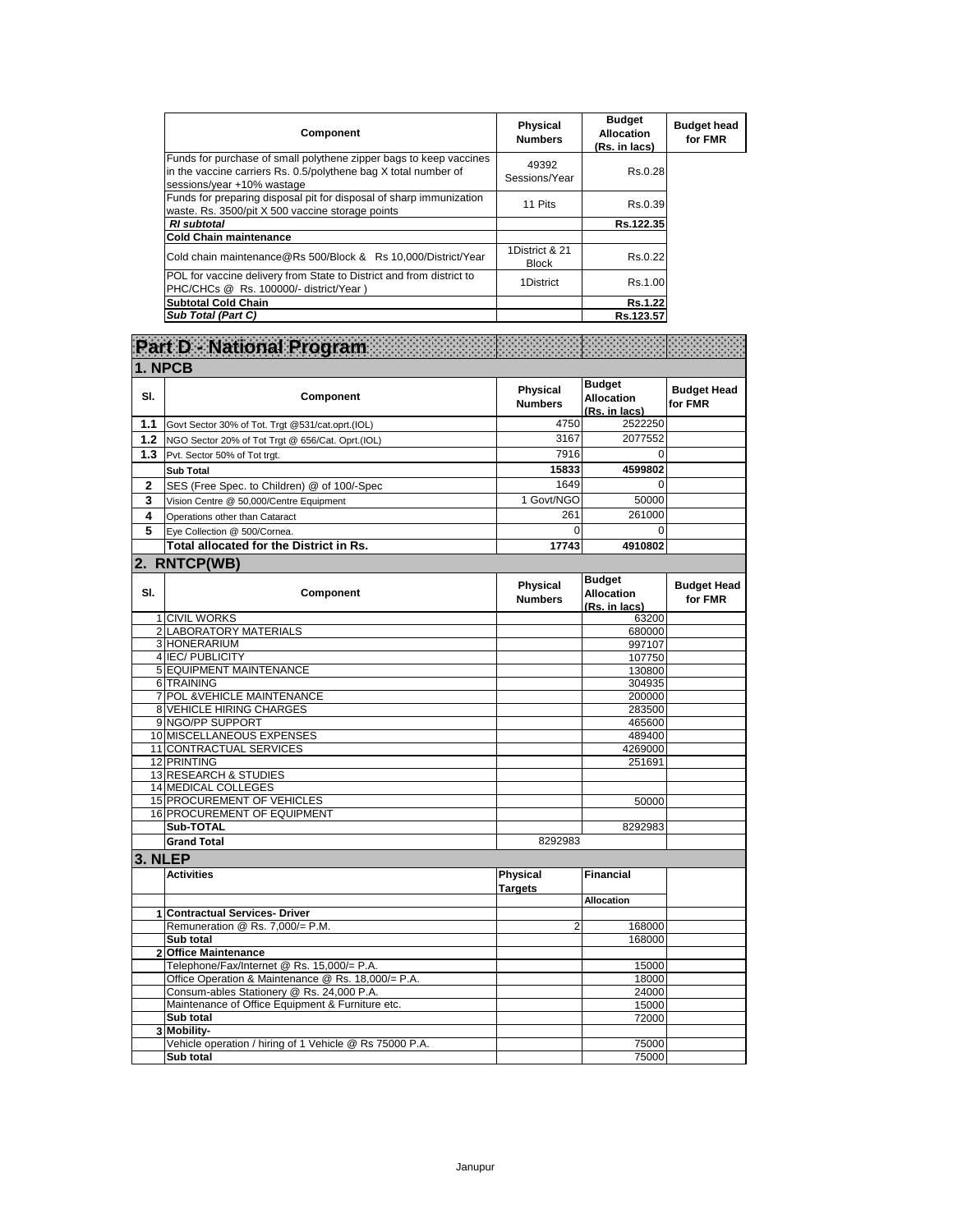|     | Component                                                                                    | Physical<br><b>Numbers</b> | <b>Budget</b><br><b>Allocation</b><br>(Rs. in lacs) | <b>Budget head</b><br>for FMR |
|-----|----------------------------------------------------------------------------------------------|----------------------------|-----------------------------------------------------|-------------------------------|
|     | 4 Training                                                                                   |                            |                                                     |                               |
|     | 4 Days' Training of newly recruited Medical Officers @ Rs 28,000 per<br>batch of 30 trainees | 18                         | 16800                                               |                               |
|     | 3 Days' Training of newly recruited Health Workers @ Rs 24,000 per<br>batch of 30 trainees   | 0                          | 0                                                   |                               |
|     | 2 Days' Refresher Training of Medical Officers @ Rs 16,000 per                               |                            |                                                     |                               |
|     | batch of 30 trainees                                                                         | 60                         |                                                     |                               |
|     | 2 Days' Refresher Training of Health Workers @ Rs 16,000 per                                 |                            |                                                     |                               |
|     | batch of 30 trainees<br>Sub total                                                            | 90                         | 80000<br>96800                                      |                               |
|     | 5 Procurement                                                                                |                            |                                                     |                               |
|     | Supportive medicines and other items for patients @ Rs39 per<br>patient under treatment      |                            | 25000                                               |                               |
|     | Splints, Crutches, Items for Deformity Patients Rs. 15/= per patient<br>under treatment      |                            | 10000                                               |                               |
|     | Patient Welfare Rs. 26/= per patient under treatment                                         |                            | 16600                                               |                               |
|     | Printing of forms @ Rs. 39/= per patient under treatment                                     |                            | 25000                                               |                               |
|     | Sub total                                                                                    |                            | 76600                                               |                               |
|     | <b>6 IEC Activities</b><br>Rallies @ Rs. 5,000/= each                                        | 2                          | 10000                                               |                               |
|     | School Quiz @ Rs. 1000/= each                                                                | 10                         | 10000                                               |                               |
|     | IPC workshops of ASHA @ Rs. 5000/= each                                                      | 2                          | 10000                                               |                               |
|     | Health Mela in local festivals, Melas etc. @ Rs. 5,000/= each                                |                            | 5000                                                |                               |
|     | Sub total                                                                                    |                            | 35000                                               |                               |
|     | 7 Urban Leprosy Project                                                                      |                            |                                                     |                               |
|     | <b>Supportive Medicines</b><br>Monitoring & Supervision                                      |                            | 9000<br>6000                                        |                               |
|     | MDT delivery & follow-up services                                                            |                            | 11300                                               |                               |
|     | Sub total                                                                                    |                            | 26300                                               |                               |
|     | 8 Incentive to Ashas                                                                         |                            | 63000                                               |                               |
|     | 9 Review Meetings                                                                            |                            | 18000                                               |                               |
|     | 10 Disability Prevention & Medical Rehabilitation                                            |                            |                                                     |                               |
|     | Screening Camp for selection of RCS patients<br>Screening Camp - miscellaneous expenses      |                            | 10000<br>10000                                      |                               |
|     | Screening Camp- Self Care Kits & patient Welfare items                                       |                            | 10000                                               |                               |
|     | Sub total                                                                                    |                            | 30000                                               |                               |
|     | 11 Cash Assistance                                                                           |                            |                                                     |                               |
|     | Cash assistance- POL for Vehicle                                                             |                            | 20000                                               |                               |
|     | Cash assistance- TA DA for Leprosy Staff                                                     |                            | 50000<br>70000                                      |                               |
|     | Sub total<br><b>Grand Total</b>                                                              |                            | 730700                                              |                               |
|     | <b>4. NVBDCP</b>                                                                             |                            |                                                     |                               |
| S1. | <b>Activity Proposed</b>                                                                     | Physical                   | <b>Budget</b>                                       | <b>Budget head</b>            |
| No. |                                                                                              | <b>Numbers</b>             | Allocation (Rs.<br>In lacs)                         | for FMR                       |
|     | 1 DBS (Domestic Budgetary Support)                                                           |                            |                                                     |                               |
|     | 1.1 Malaria                                                                                  |                            |                                                     |                               |
|     | Incentive to ASHA                                                                            |                            |                                                     |                               |
|     | Training                                                                                     |                            |                                                     |                               |
|     | Monitoring & Supervision                                                                     |                            |                                                     |                               |
|     |                                                                                              |                            | 45000                                               |                               |
|     | BCC/IEC Anti Malaria Month                                                                   |                            | 20000                                               |                               |
|     | Malaria: Total                                                                               |                            | 65000                                               |                               |
|     | 1.2 Elimination of Lymphatic Filarisis                                                       |                            |                                                     |                               |
|     | Training of MO's                                                                             |                            | 59630.5                                             |                               |
|     | Training of Paramedical / Supervisor                                                         |                            | 178891.5                                            |                               |
|     | Night Survey                                                                                 |                            | 47000                                               |                               |
|     | POL/Mobility                                                                                 |                            | 88000                                               |                               |
|     | Training of drug Disrtibuters                                                                |                            | 357312                                              |                               |
|     | Honorarium of drug distributers                                                              |                            | 997496                                              |                               |
|     | Honorrium of Supervisors                                                                     |                            | 116630.5                                            |                               |
|     |                                                                                              |                            |                                                     |                               |
|     | Morbity Management                                                                           |                            | 75000                                               |                               |
|     | Inter Sectoral Conver. & social mobilization in Ly. Filariasis<br>from malaria BCC/IEC       |                            | 250000                                              |                               |
|     | Filaria: Total                                                                               |                            | 2169960.5                                           |                               |
|     | 1.3 Dengue/ Chikungunya                                                                      |                            |                                                     |                               |